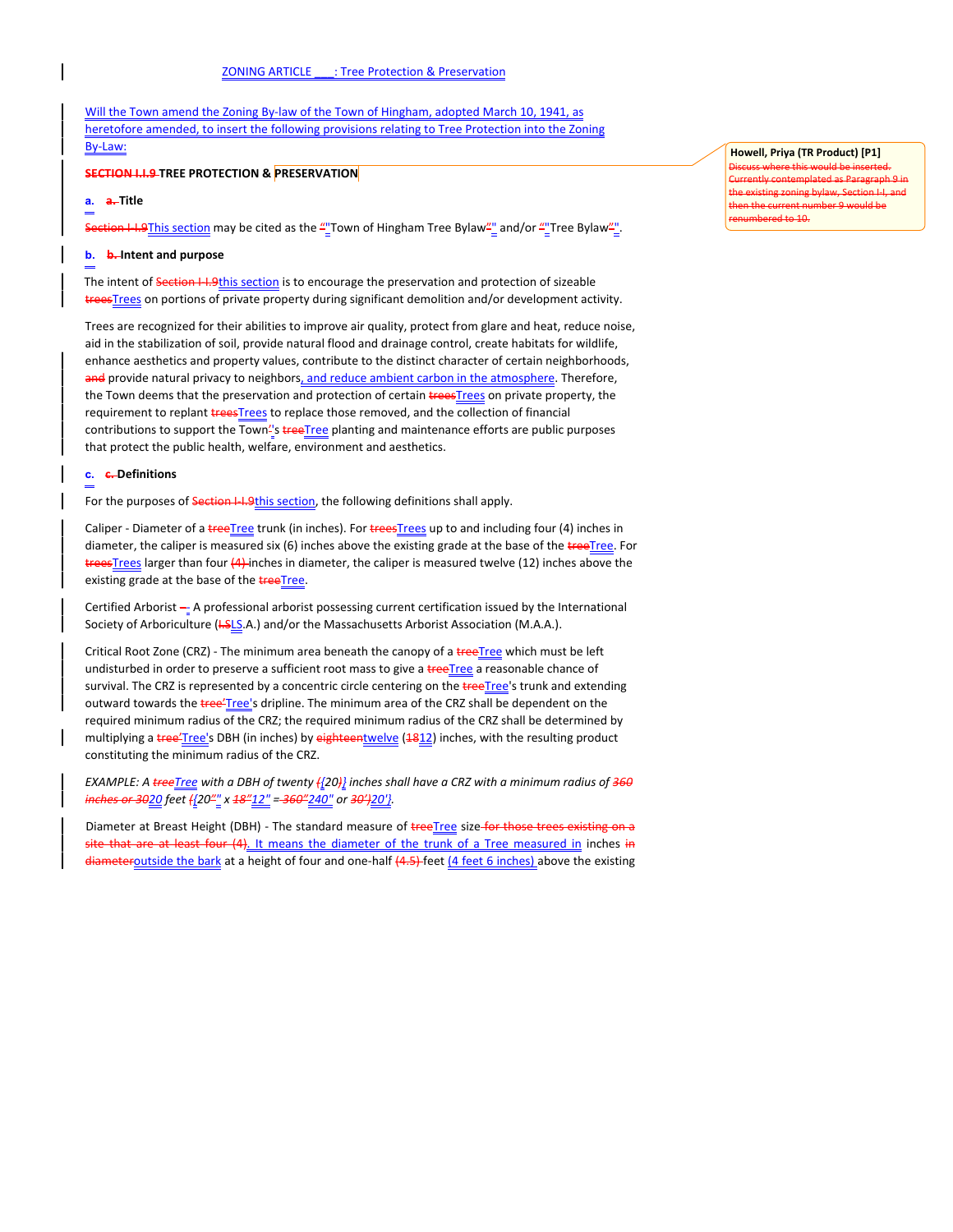grade at the base of the treeTree. If a treeTree splits into multiple trunks below four and one-half (4.5) feet above the existing gradethe measurement point, the DBH shall be considered to be the measurement takenmeasured at the narrowest point beneath the split. All measurements shall be rounded up to the nearest inch.

Drip-Line - The area surrounding the treeTree from the trunk to the outermost branches. This area is distinguished from, and not to be confused with Critical Root Zone.

Overstory Tree - A treeTree that will generally reach a mature height of greater than forty (40) feet.

Protected Tree - Any existingA Tree [, other than a Tree designated as Invasive by the Massachusetts Invasive Plant Advisory Group, ] that with the following characteristics:

- Currently exists or was removed within twelve (12) months prior to application for an applicablethe relevant permit<del>, with</del> or approval.
- Is not designated as Invasive by the Massachusetts Invasive Plant Advisory Group.
- Has or had a DBH of [six] ([6]) inches or greater<del>, located in a Tree Yard</del>.
- In the case of a property zoned  ${Residence District A, B, or C}, B$  or located anywhere on C, has or had any portion of the four and one-half feet (4 feet 6 inches) of its stem growing in the Tree Yard of such property
- In the case of property zoned other than  ${Residence District A, B, or C<sub>i</sub> is or was located}$ anywhere on such property.

Significant Tree - Any tree with a DBH of [six] (6) inches or greater with portions of the stem of the actively growing into a Tree Yard between a height of six (6) inches and four and one-half (4.5) feet above grade shall be considered a ProtectedProtected Tree which is seventy-five years or older as determined by a Certified Arborist based on the DBH of the Tree and typical growth of a Tree of the same species, or which has a DBH of thirty (30) inches or greater.

Tree - Any self-supporting, woody perennial plant-usually having a single trunk with a diameterDBH of three (3) inches or more which normally attains a mature height of  $\frac{1}{x}$  (610) feet or greater.

Tree Bank - An account established for the deposit of contributions in lieu of treeTree replanting as required by Section I-I.9. Funds deposited in this account shall be used for the purpose set forth in subsection e of Section I-I.9the Tree Bylaw.

Tree Protection & Mitigation Plan - A plan submitted to <sup>[the Planning Board]</sup> for review prior to the commencement of demolition and/or construction on a property on which a Protected Tree is located. This plan shall include the information required by subsection f.iii.x of Section I-I.9below, and may be either part of another plan submitted to the Planning Board, including a site plan-submitted under Section I-I.4 and/ \_ or a separate plan.

Tree Removal - Any act that causes a **tree**Tree to die or will cause a treeTree to die within a three (3) year period as determined by the Department of Public Works -- Tree & Park Division based on arboricultural practices recommended by the International Society of Arboriculture (I.S.A.).

**Howell, Priya (TR Product) [P2]** Discuss carving out invasive trees from mitigation requirements.

**Howell, Priya (TR Product) [P3]** Discuss DBH. Conservation policy is six inches.

**Howell, Priya (TR Product) [P4]** Discuss scope of Tree Yard applicability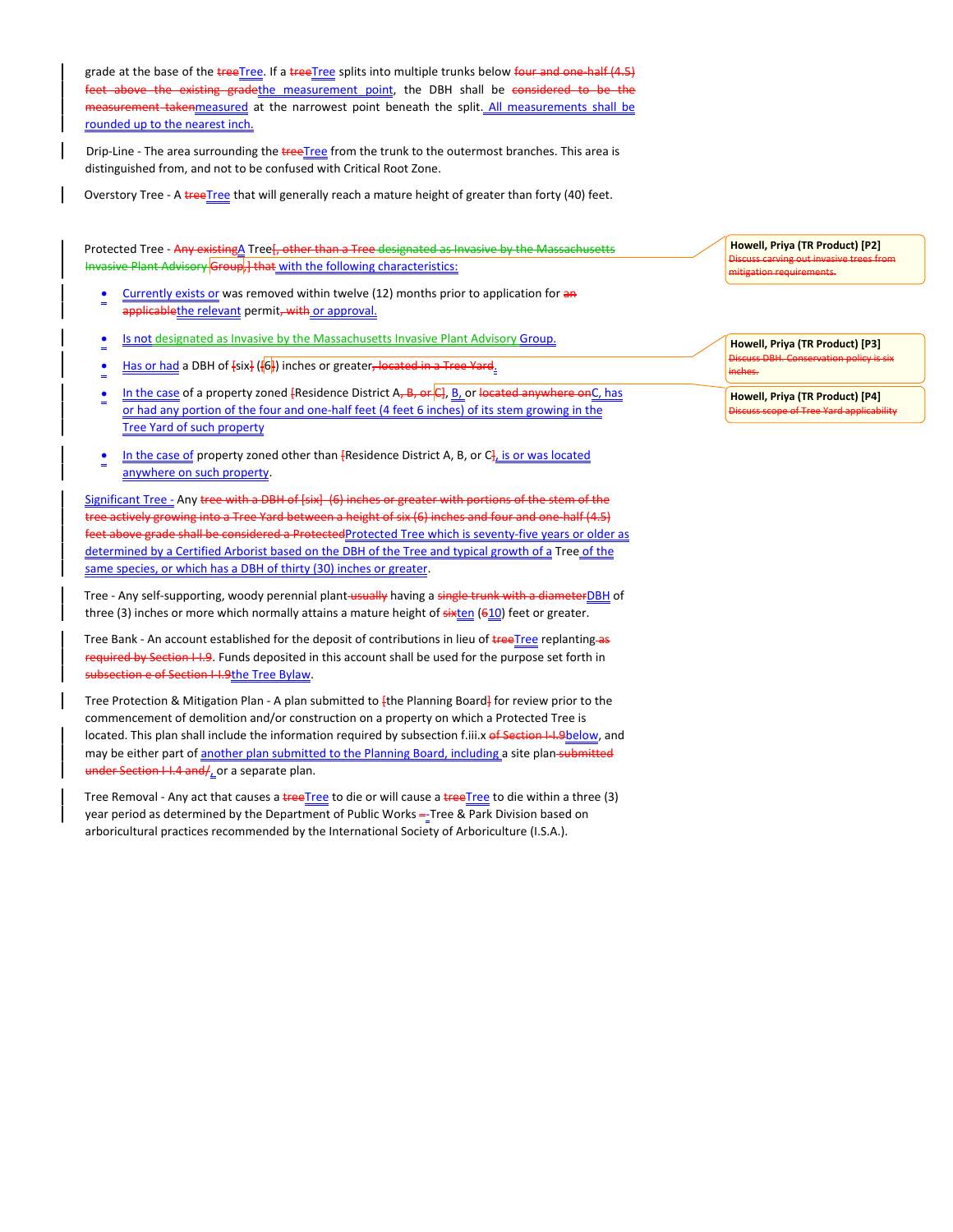Tree Save Area - The area surrounding a treeTree which includes at a minimum the Critical Root Zone (""CRZ"") and Drip-Lineline of all Protected Trees, unless otherwise authorized herein. The Tree Save Area must be enclosed within a fence and remain undisturbed so as to prevent damage toby the treePlanning Board.

Tree Yard - The area of a parcel zoned [Residence District A, B, or C] located adjacent to all front, side, and rear lines of a lot; Tree Yards shall have a minimum depth as specified in the table entitled Location of "Protected Trees on Property Zoned Residence District A, B or C Minimum Tree Yard (feet)", contained in subsection f.i. of Section I-I.9. Trees having a DBH of [six] ([6]) inches or greater and located within a Tree Yard shall be considered to be Protected Trees.

# **d**below.

# **d. Applicability**

i. *i. Applicability:* The requirements of **Section I-I.9the Tree Bylaw** shall apply to:

- x. all projects which meet the criteria for Site Plan Review as set forth in Section IV-B.6-; and
- y. plans submitted under the Subdivision Control Law.

ii. *ii.- Non-applicability*: The requirements of Section I-I.9the Tree Bylaw shall not apply to:

- Town-owned-public trees, including trees that are considered to be Public Shade Trees pursuant to M.G.L. Chapter 87, which are protected by the Natural Resources Commission acting as the Town's Tree Warden.
- Any **trees**Trees located on property owned by the Town, the commonwealth, or any independent authority of the commonwealth, or by the federal government, or the Town, other than property owned by the Town that is used by a private Person, or a public utility.
- Emergency projects necessary for public safety, health and welfare as determined by the Inspector of Buildings, the Tree Warden, or HMLPa public utility.
- Trees affected by work performed by a utility company in maintenance of its rights of way or in its maintenance, repair or replacement of infrastructure that is unrelated to a development project requiring zoning relief.
- Trees that are hazardous as determined and confirmed in writing by a Certified Arborist.
- an immediate and/or probable risk ofdue to disease, age, or insect infestationshallow roots</u>, as determined and confirmed in writing by a Certified Arborist.

 Any tree work completed by HMLP, in connection with its routine maintenance activities.

**Hiji and reviewed by the Tree Warden.** 

iii. *Existing Encroachments:* For the purposes of interpreting, administering, and enforcing Section H.9the Tree Bylaw and Section HH +  $\{111 - 1$  {Non-Conforming Uses), an existing structure shall not be considered to be a nonconforming structure solely because the structure, or a portion of the structure, is located within the CRZ and/or Drip-Line of an existing Protected Tree. The reconstruction of demolished structures or portions of structures within the previously encroached

#### **Howell, Priya (TR Product) [P5]** The tree yard is intended to protect trees

along the perimeter of a property, allowing for flexibility of clearing trees in the middle for development.

A good explanation is provided here: https://www.town.lynnfield.ma.us/sites/g/ if3391/f/pages/tre ylaw\_-\_draft\_flier\_8-18-2020.pdf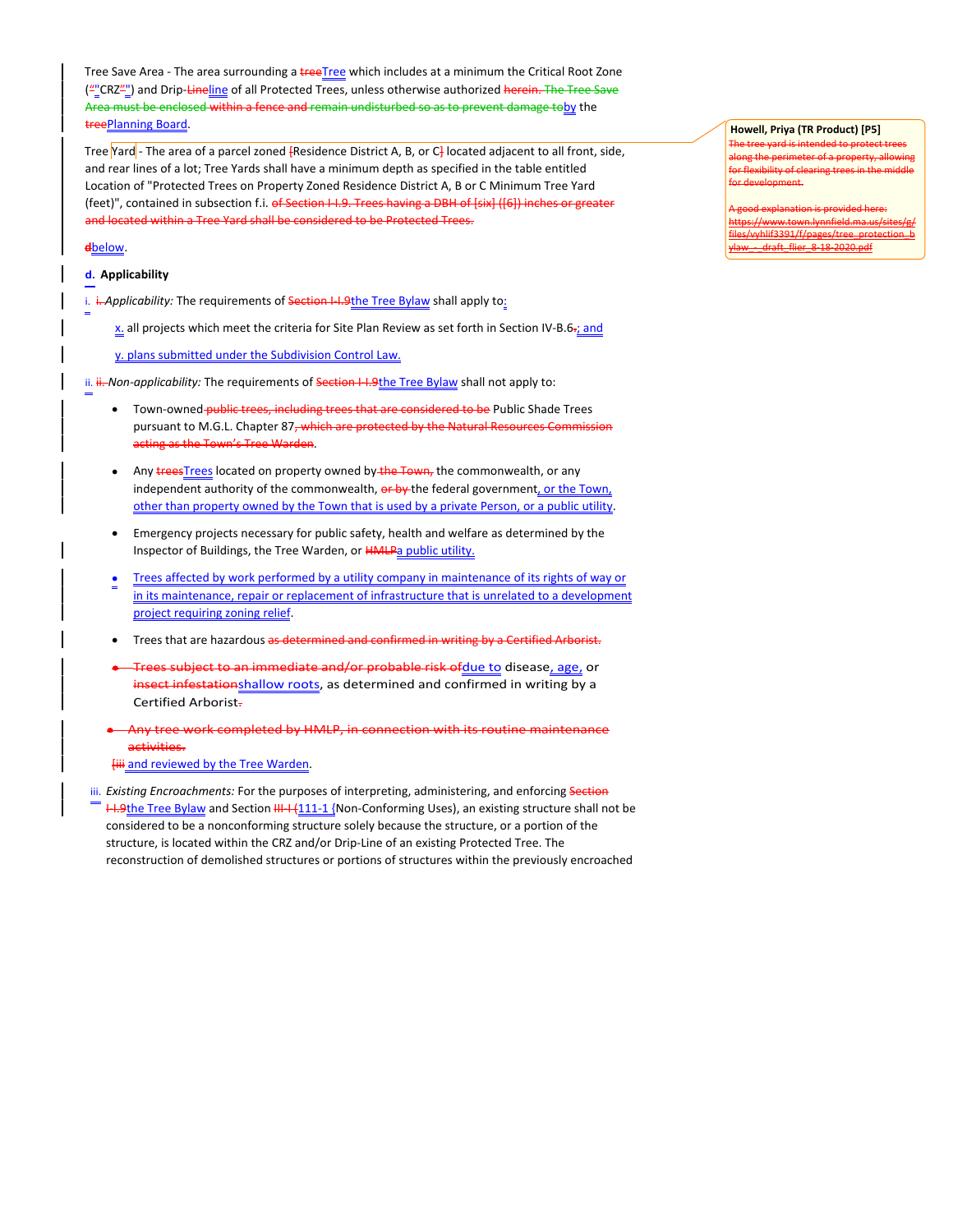# **e**the Tree Bylaw.

## **e. Town of Hingham Tree Bank**

In accordance with M.G.L. c. 44, s. 53E<sup>12</sup>EYi, there is hereby established a Town of Hingham Tree Bank ("Tree Bank"") which shall be held by the Town Treasurer in an account administered by the Department of Public Works - Tree & Parks Division in accordance with applicable provisions of the General Laws. Any

contributions collected per subsection f of Section I-I.9the Tree Bylaw shall be deposited in said Tree Bank, and shall be used for the purposes of [buying, planting-and, maintaining treesand protecting Trees in the Town, which may include efforts to remove invasive plants if it is reasonably likely that such removal is necessary to prevent destruction of mature native Trees, and any associated labor costs, including the cost of time spent by town personnel on such efforts.

## **f. f. Protected Trees**

Existing trees or trees that were removed within twelve (12) months prior to application for a permit subiect to Site Plan Review with a DBH of [six inches (6")] or greater and located within the minim Tree Yard of a property zoned [Residence District A, B or C] as identified in the following table, shall be considered to be Protected Trees. Existing trees or trees that were removed within twelve (12) months prior to application for a permit subject to Site Plan Review with a DBH of [six inches (6")] or greater and located anywhere on property zoned other than [Residence District A, B or C], shall be considered to be Protected Trees.

#### Demolition and/or

Subdivision, demolition and construction activity, (as identified under subsection d.i. of Section H.9)the Tree Bylaw, that is not exempt pursuant to subsection d.ii, on a property on which a Protected Tree is located is prohibited unless authorized by the Inspector of Buildingsrequired Tree protection and mitigation measures will be taken as set forth in this subsection.

# **Location of Protected Trees on Property Zoned Residence District A, B or C Minimum Tree Yard (feet)**

| District             | Front | Side         | Rear |
|----------------------|-------|--------------|------|
| Residence District A | $+15$ | - 1          |      |
| Residence District B | 25'   | $10^{\circ}$ | 10   |
| Residence District C | 35'   | 10'          | 10'  |

**Howell, Priya (TR Product) [P7]**

Discuss purpose. Confirm drafting of this section meets state law requirements of revolving funds with town counsel.

#### **Howell, Priya (TR Product) [P8]**

Discuss Tree Yard dimensions. Currently, these numbers are derived by subtracting 10' from dimensions in Schedule IV-A, at for District C, the front dimension -15.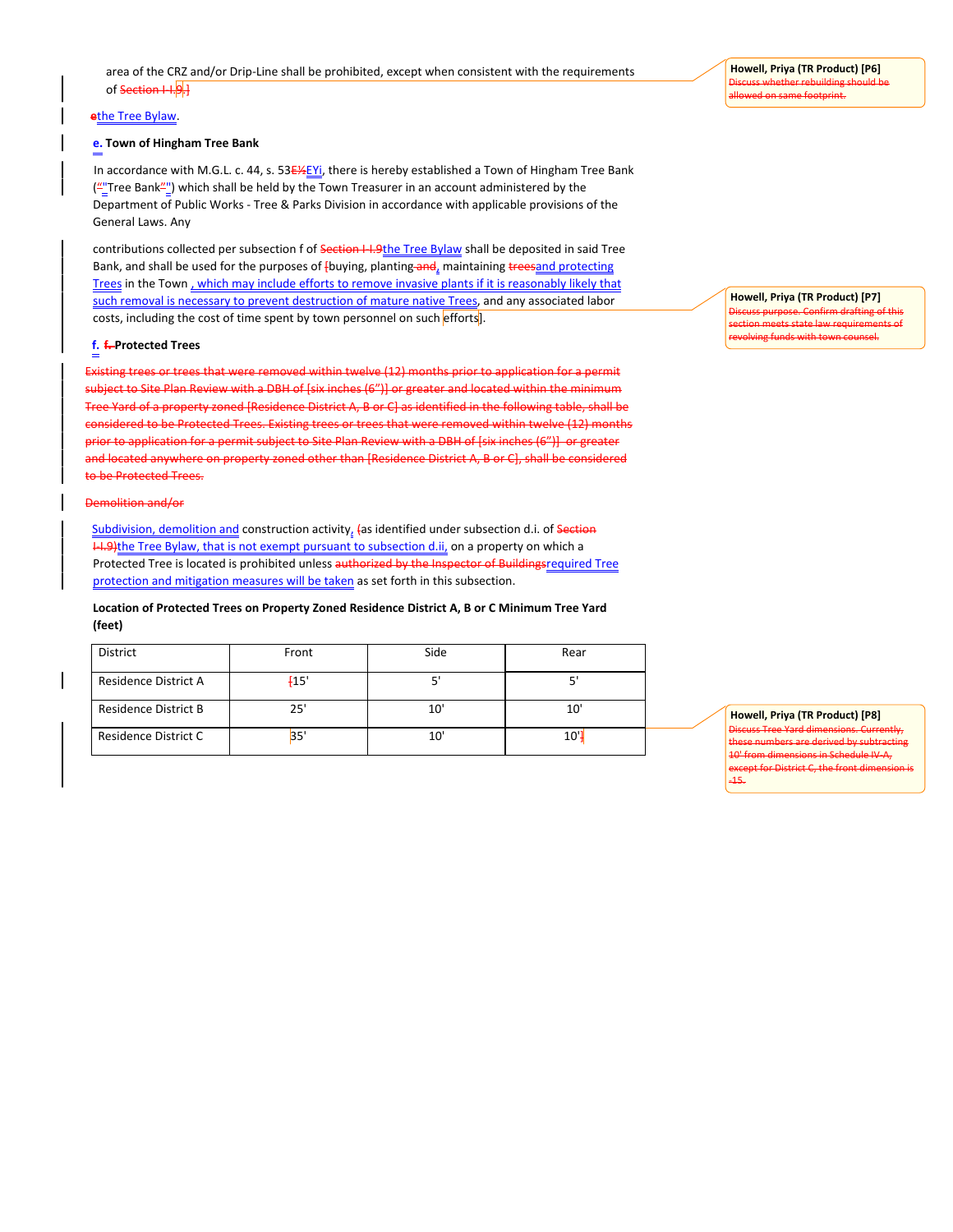### **g. g. Tree Protection & Mitigation:**

i. i. *Protection:*

x. Tree Save Area. Each Protected Tree to be retained on property planned for subdivision, demolition and  $/$ <sub>L</sub> or construction activity shall be protected by the establishment of a Tree Save Area. The Tree Save Area must be enclosed or set *off* by temporary protective fence at least 3.5 feet high. The Tree Save Area shall remain undisturbed so as to prevent damage to the Tree and no storage of fill, materials, or equipment may occur within a Tree Save Area .

The Tree Save Area shall be delineated within the submitted Tree Protection & Mitigation Plan, and the applicable fencing shall be installed prior to the issuance of applicable permits, and. Protective fencing shall remain in place until work is completed on the property. The applicant shall submit written documentation, prepared, stamped, dated and signed by a Certified Arborist, to the Building Department confirming that the required Tree Save Area identified in the Tree Protection & Mitigation Plan has been installed prior to commencement of any subdivision, construction, or demolition work.

An applicant may choose to encroach within the CRZ and/or Drip-Line of a Protected Tree; however, such proposed action shall require the applicant to submit a maintenance plan for the treeTree, to be prepared, stamped, dated and signed by a Certified Arborist as part of the Tree Protection & Mitigation Plan. Under these instances, the Tree Save Area may be reduced to protect only those areas of the CRZ and/or Drip-Line not proposed for encroachment.

*y:* Significant Trees. The landscape shall be preserved in its natural state insofar as practical by minimizing Removal of Significant Trees. Efforts shall be made to avoid clear-cutting of land for the sole purpose of offering land for sale. Every effort shall be made through the design, layout, and construction of a subdivision, and through the site plan review process to save as many Significant Trees as possible. Nothing herein shall be construed as limiting the Planning Board's right to impose other conditions or restrictions within its powers, including the creation of any deeded tree protection area or the denial of any permit.

ii. *ii. - Mitigation:* The removalRemoval of a Protected Tree from a property in connection with one or more of the circumstances set forth in subsection d.i. shall require mitigation by satisfying one of the following provisions: Replanting of Trees in accordance with subsection (x) below, or Contribution to the Town of Hingham Tree Bank in accordance with subjectionsubsection (y). Mitigation measures shall be identified in the submitted Tree Protection and Mitigation Plan. The removalRemoval or proposed removalRemoval of a Protected Tree(s) that has been mitigated for, in conjunction with a previous applicable permit, shall not require additional mitigation under subsequent permits, unless such mitigation has not been completed or otherwise assured.

i. \*-Replanting of Trees: For each inch of DBH of the treeProtected Tree(s) removed no less than  $\overline{0}$ ne-half (0.5)} inch of caliper of new **tree**Tree(s) shall be replanted in accordance with the following:

- Each new **treeTree** must have a minimum caliper of three (3) inches;
- Such replanting, either on the applicant''s land or on land abutting the applicant''s land with the express written approval of the owner of such abutting land, shall occur prior to final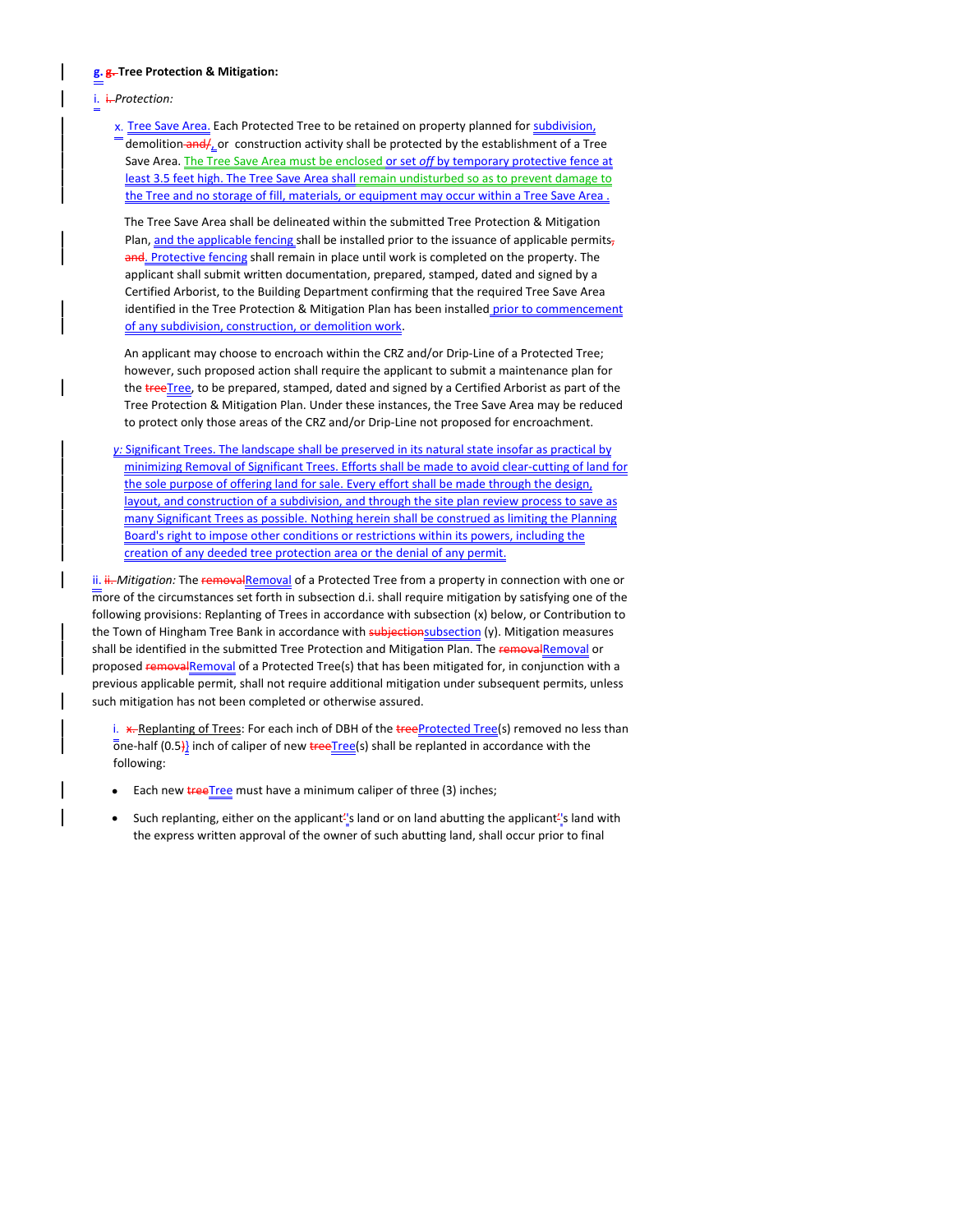inspection, or be otherwise assured at such time to the satisfaction of the Town in a ma **Rules and RegulationsBuilding Department;** 

- If the Protected Tree to be removed is an Overstory Tree species, the replacement treeTree(s) to mitigate the removalRemoval shall be an Overstory Tree species; and
- Invasive tree species,Any Tree designated as determinedInvasive by [the Department of Public Works - Tree & Park Division, ]Massachusetts Invasive Plant Advisory Group shall not be replanted to mitigate the removal of a Protected Tree.

y. Contribution to the Town of Hingham Tree Bank: The [Board of Selectmen] shall establish a Tree Bank contribution schedule, such schedule to be based on the DBH of Protected Tree(s) to be removed, the cost to the Town of replanting and maintaining a replacement Tree on behalf of the applicant, and other environmental impacts associated with the Removal of the Tree.

The schedule may take into account the aggregate DBH of Protected Trees to be removed. The applicant shall make such contribution to the Tree Bank for the removalRemoval of a Protected Tree not already mitigated for per subsection g.ii.x; contributions shall be received by the Building Departmentdeposited into the Tree Bank prior to the issuance of all applicable permits.

### iii. *iii.* Plan Review and Permit Issuance:

w. w. Tree Protection & Mitigation Plan Submittal: Prior to the issuance of a permit in connection with one or more of the circumstances set forth in subsection d.i. on property on which a Protected Tree is located or was located within twelve (12) months prior to application, the owner of the property shall submit a Tree Protection & Mitigation Plan to  $\frac{1}{2}$  the Planning Board along with the applicable application.

If a permit requiring the submittal of a Tree Protection & Mitigation Plan was issued for a property within twelve (12) months prior to application for one or more of the circumstances set forth in subsection d.i., the submittal of a Tree Protection & Mitigation Plan shall not be required for subsequent permits unless any information required under subsection g.iii.x below is changed or altered

x. \*... Tree Protection & Mitigation Plan Requirements: The submitted Tree Protection & Mitigation Plan shall be a to-scale survey or site plan, along with any accompanying documentation, containing information prepared, stamped, dated and signed by an individual(s) appropriately licensed and authorized by the State of Massachusetts to attest to and certify such information, unless a specific certification is referenced herein. The plan shall include, but not be limited to, the following information:

- The location, height, DBH, and species of all existing Protected Trees and all Protected Trees that were removed within twelve (12) months prior to application for an applicable demolition or building permit, with or other application for approval or relief from the Planning Board, with an indication of whether those Protected Trees are also Significant Trees, and an indication of those Protected Trees to be removed and those to be retained,  $\frac{1}{4}$ as applicable;
- The CRZ, drip-line and location of the Tree Save Area shall be shown for all Protected Trees to be retained;

**Howell, Priya (TR Product) [P9]** Replantings should not be invasive, but to ame list as in the definition of Protected Tree, or make it broader as in here.

**Howell, Priya (TR Product) [P10]** Should this be Planning Board

**Howell, Priya (TR Product) [P11]** Discuss process for submittal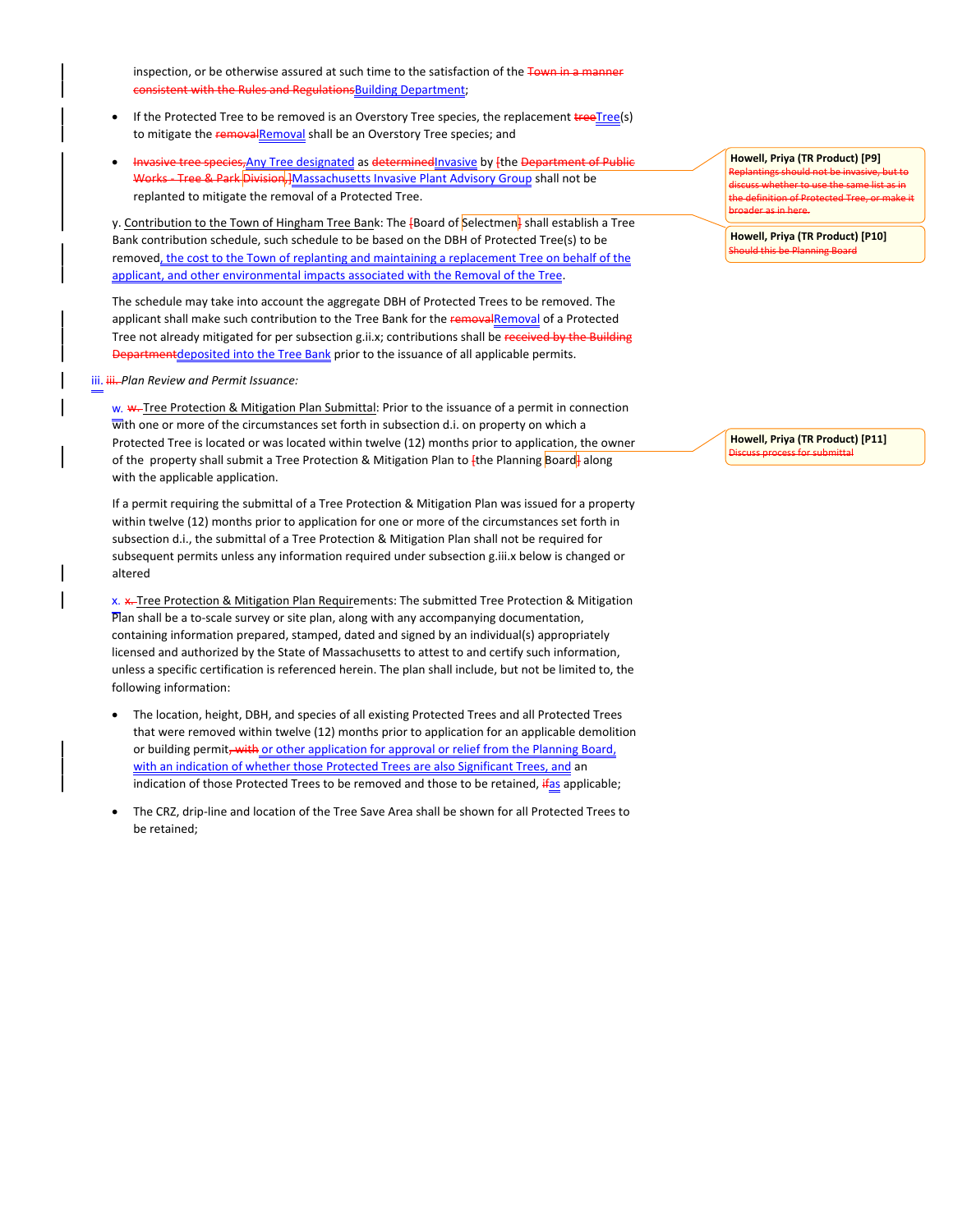- The location, caliper, species, and planting schedule of **trees**Trees to be replanted to mitigate the removalRemoval of a Protected Tree(s), if applicable;
- A maintenance plan prepared, stamped, dated and signed by a Certified Arborist for all Protected Trees which are proposed to have encroachment within the CRZ and/or drip-line, if applicable;
- The amount to be contributed to the Tree Bank to mitigate the removalRemoval of a Protected Tree(s), if applicable; and
- Such other information as is required by the Inspector of Buildings pursuant to applicable regulations.

If the plan is not included as part of a site plan, it shall also include the following information:

- Boundaries of the subject property, including all property lines, easements, and right-of-ways of public and private ways;
- The location of all existing buildings, driveways, retaining walls and other improvements, with an indication of those features to be retained or removed/demolished; and
- The location of all planned buildings, driveways, retaining walls and other improvements.

y. y-Tree Bank Contribution: In lieu of replanting, if applicable, the owner of the property shall submit any required contribution to the Tree Bank as mitigation for the removalRemoval of a protected tree.

# zProtected Tree.

z. Building Department Action: If the Tree Protection & Mitigation Plan is consistent with the  $\overline{p}$ rotection and mitigation requirements contained herein and any established rules, regulations or manuals, and any applicable Tree Bank contribution has been submitted, the **Building** Departmentapplicable Board or department of Town may issue any applicable permit. If the proposal does not meet or satisfy these requirements, the Building Department the applicable Board or department of Town shall deny all applicable permit applications and so notify the applicant.

## **h. Maintenance of Protected and Replanted Trees:**

i. *Protected Trees:* Each Protected Tree retained shall be maintained in good health for a period of no less than twenty-four (24) months from the date of final inspection, or issuance of a Certificate of Occupancy if' f applicable. Should such treeTree die or be Removed within this twenty-four (24) month period, the owner of the property shall be required to provide mitigation consistent with the requirements for the removal Removal of a Protected Tree as contained herein within nine (9) months from the death of the original **tree Tree**.

ii. *Replanted Trees: All new treesTrees replanted to mitigate the removalRemoval of Protected Tree(s)* shall be maintained in good health for a period of no less than twenty-four (24) months from the date of planting. Should such treeTree die or be Removed within this twenty-four (24) month period, the owner of the property shall be responsible for replacing the **treeTree** with a treeTree equal to or greater than the size of the original replacement treeTree at the time of planting; such treeTree shall be planted within nine (9) months of the death of the original replacement treeTree.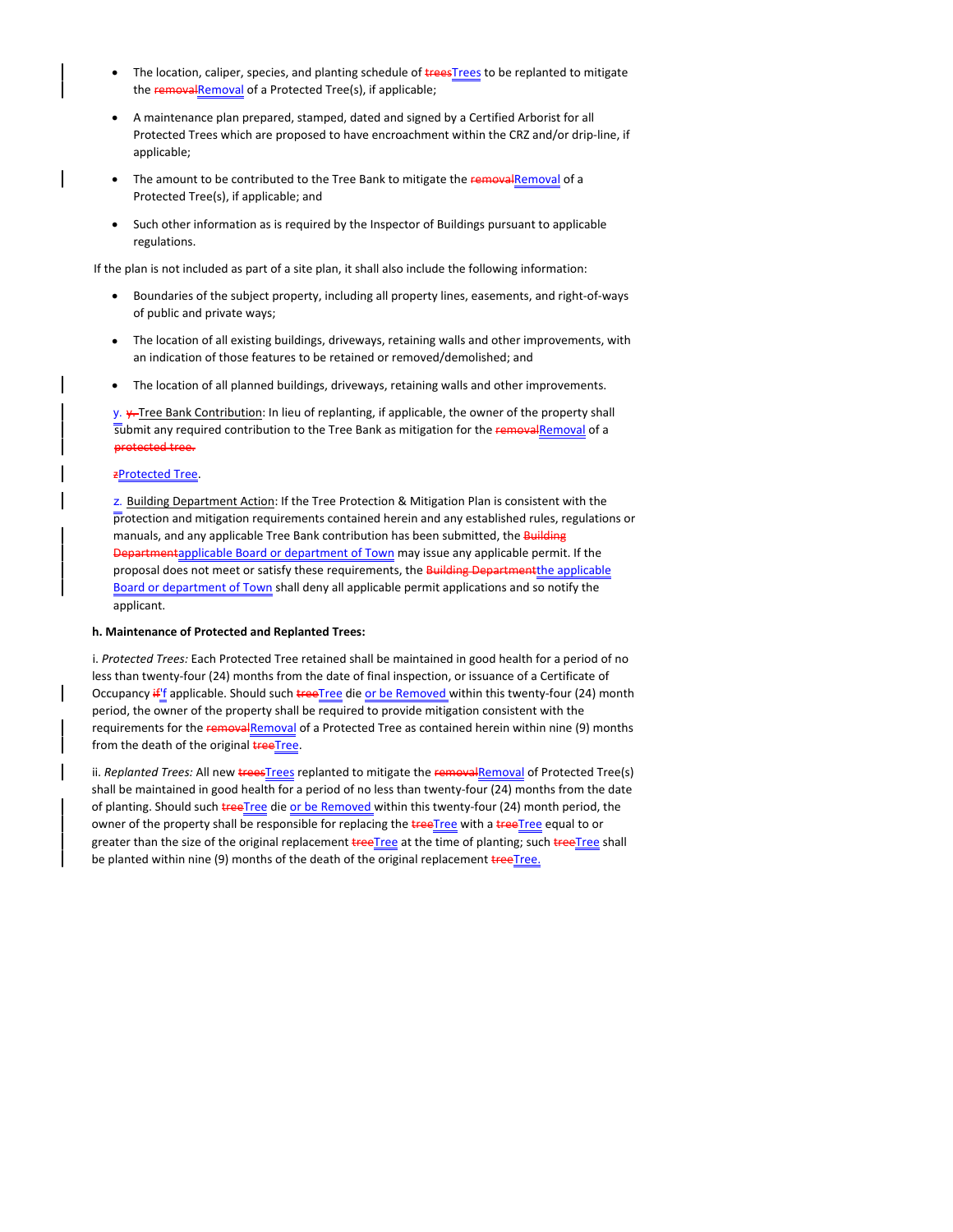**i. Periodic Inspection.**

The Tree Warden, Building Inspector, or any Planning Board member, or any designee of any of them may conduct periodic inspections of the site in order to ensure compliance with Tree Protection & Mitigation Plan. Additionally, if the Town Engineer, any Police Officer, or any other town official observes violations or possible violations of these conditions, such official shall promptly report same to the Tree Warden or Building Inspector.